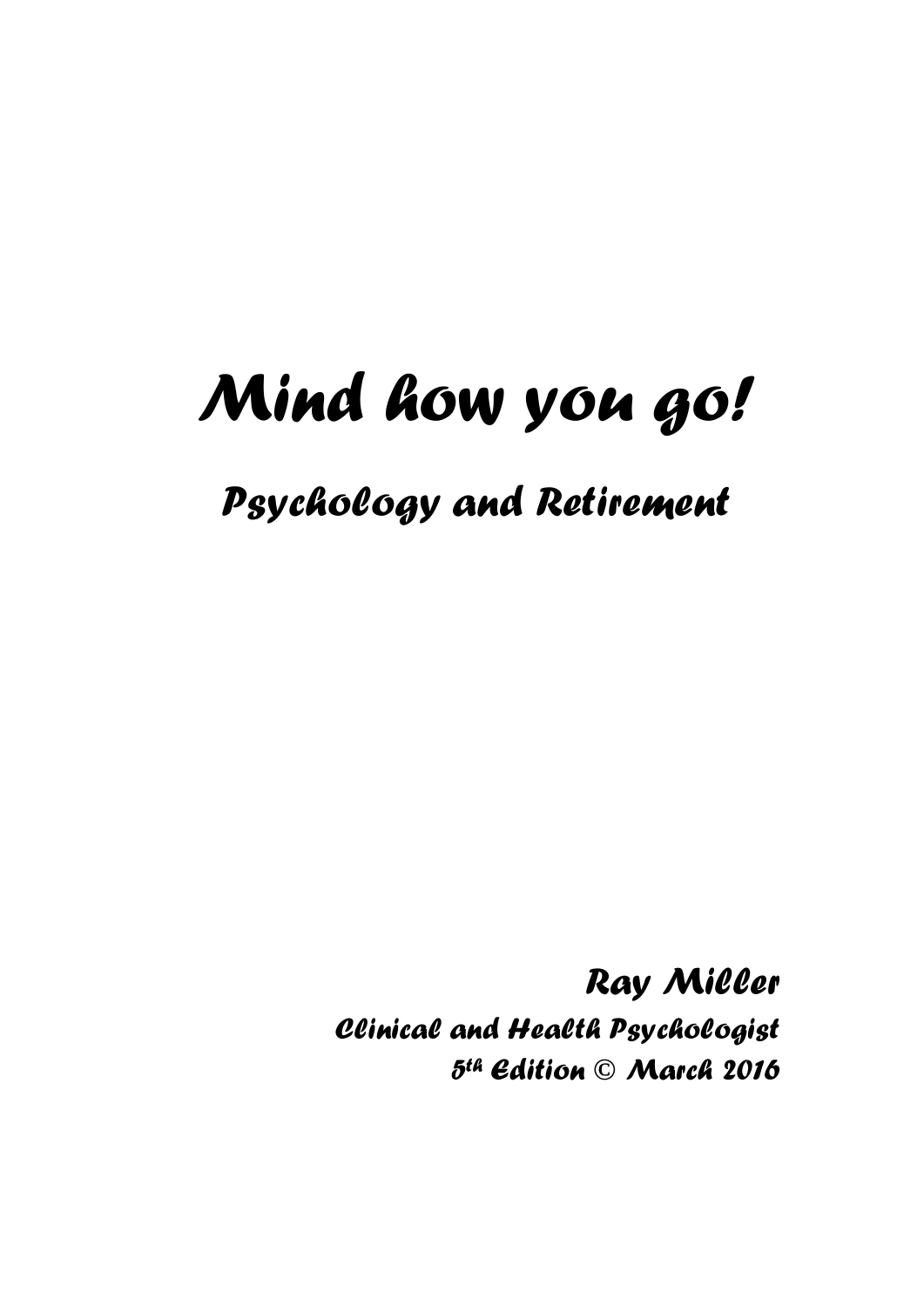# *Psychology*

Psychology is usually described as the scientific study of mind and behaviour. It helps us understand how people work.

It explains how we develop and learn: how we understand ourselves, each other and the world we live in. It helps us look at the choices we make, how we make them and how we deal with the consequences. It tells us something about how we see, feel and experience life: about our thoughts, feelings, emotions and actions.

Much of psychology is concerned with 'normal' life and development. However it also sheds light on those times when we might not function quite so well: times of stress, anxiety or mental and physical ill health.

For most people, most of the time, retirement and later life is an enjoyable and fulfilling experience. But, retired or not, anyone can find that life is more difficult on occasions and a bit of extra knowledge or advice can help.

This leaflet contains no magic 'cures' or answers. You will already be aware of much of the content. However it can be handy to have a reminder close by when you need it and all the sections in here are backed by sound science.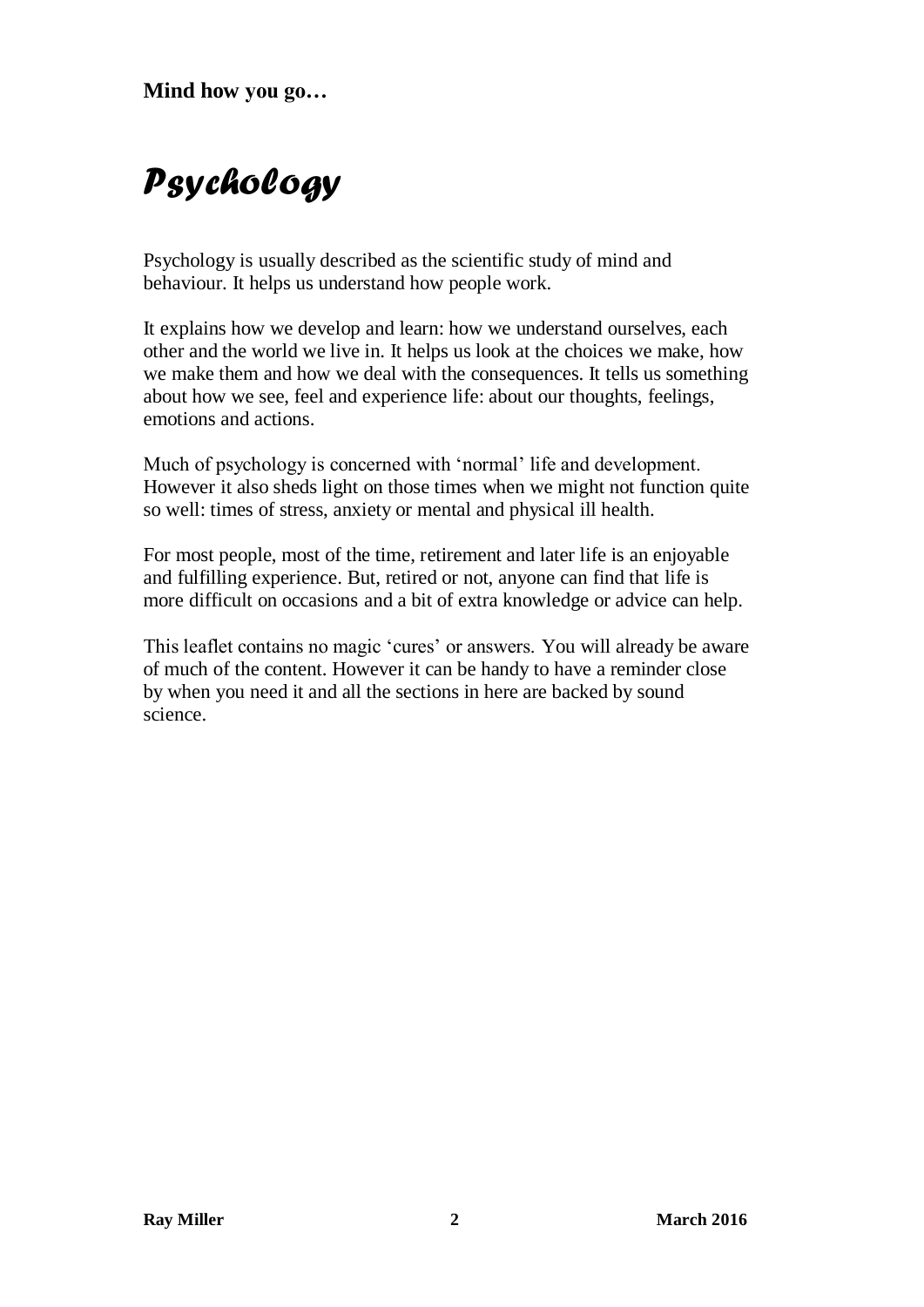## *Retirement*

Retirement is a major life event and, good or bad, has a major psychological impact.

Work is not just about earning income. It is about who we are and how we, and others, see us. It provides purpose and structure to our time and may be where we make and share important relationships.

Even where we have a positive attitude to retirement, we can experience feelings of loss, disorientation and even depression. If you were not looking forward to retirement, it can also give rise to feelings of anger, rejection and worthlessness.

What's more, your feelings are likely to change over time based on your experience of retirement. It can be exciting or boring, fulfilling or empty, rewarding or soul destroying. Social attitudes to ageing can be unhelpful and there will be changes in your relationships and lifestyle.

## *Believe you have control*

Psychology would say that you have a real opportunity to take control and steer your way through these changes to success and contentment. There will be downs as well as ups. Not everything will be under your control but you can certainly load the odds significantly in your favour.

Findings from studies of people in midlife suggest that those who believe they have greater control over their physical and cognitive (mental) health have better memory and intellectual functioning as they age.

Research has identified some common strategies. There is no one correct strategy. It is a matter of deciding which is right for you.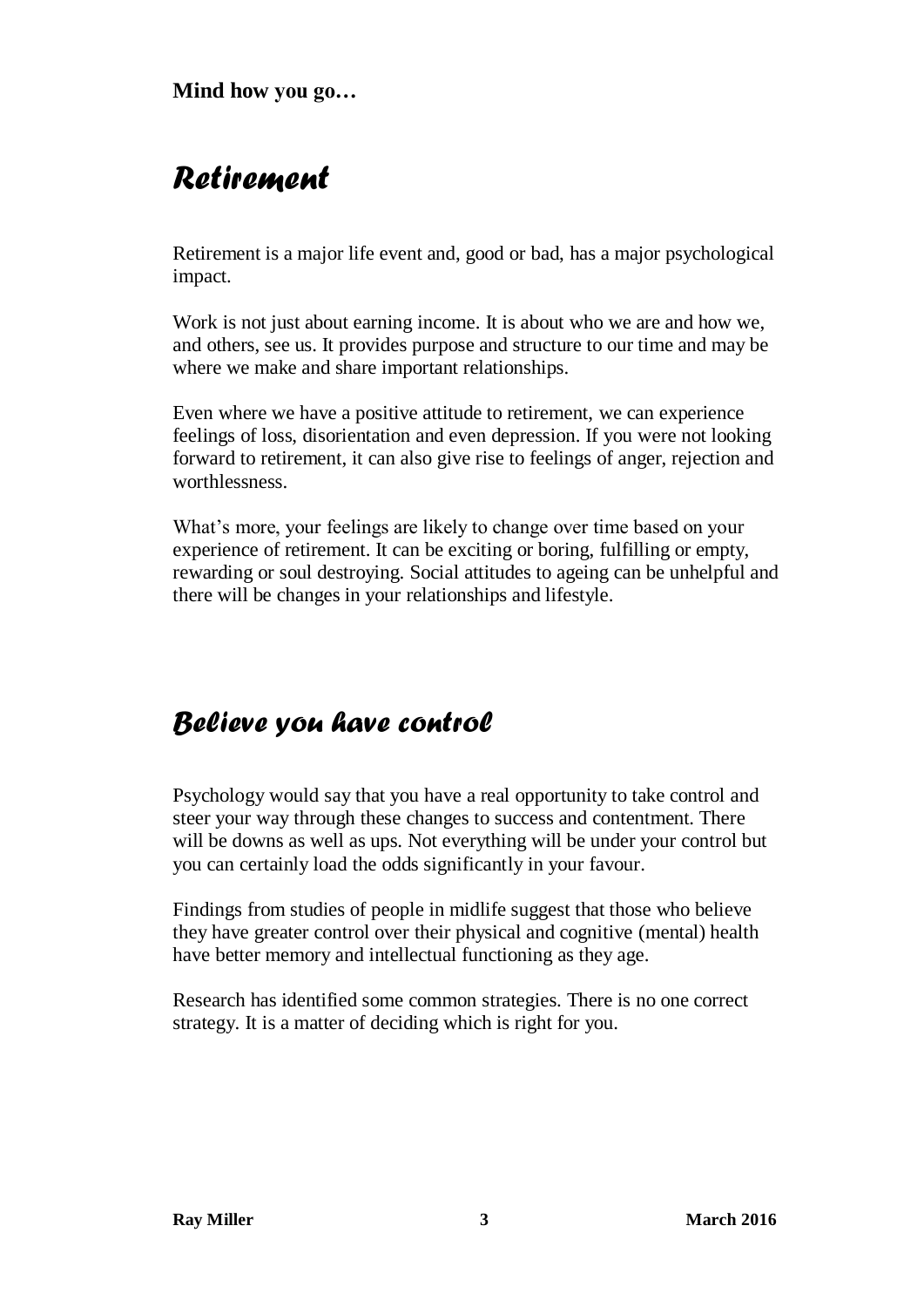## **The main types of retirees are:**

| <b>Continuers</b>          | who continue using existing skills and<br>pursuing established interests;          |
|----------------------------|------------------------------------------------------------------------------------|
| <b>Adventurers</b>         | who start planning and developing entirely<br>new projects, skills and endeavours; |
| <b>Searchers</b>           | who explore new options through multiple<br>opportunities and trial and error;     |
| <b>Easy Gliders</b>        | who enjoy unscheduled time letting each<br>day unfold;                             |
| <b>Involved Spectators</b> | who care deeply about the world, engaging<br>in less active ways;                  |
| <b>Retreaters</b>          | who take time out or disengage from life.                                          |

Of course, you don't have to choose just one approach. This is a mix and match exercise.

It can be helpful to start thinking about what you want to do and achieve. In the past you've probably been asked "How do you see yourself in 5 or 10 years' time?" That question is just as relevant now. Keep a notebook for ideas that occur to you. Don't be too critical of the ideas. You can sort out how realistic they are later. This is about having dreams. After all, as the song says, if you never have a dream, how are you going to have a dream come true? Talk to family and friends about your goals and let a picture of where you are going in the future emerge.

## *Don't be put off by some of the myths about ageing*

## *Older people can't learn new skills?*

Your style of learning changes over time. As you age you learn more holistically; often seeing wider meaning and connections that may seem to make it harder to concentrate on a specific task and to make learning slower. This can actually be an asset in problem solving and decision making. It can also lead to learning being more thorough.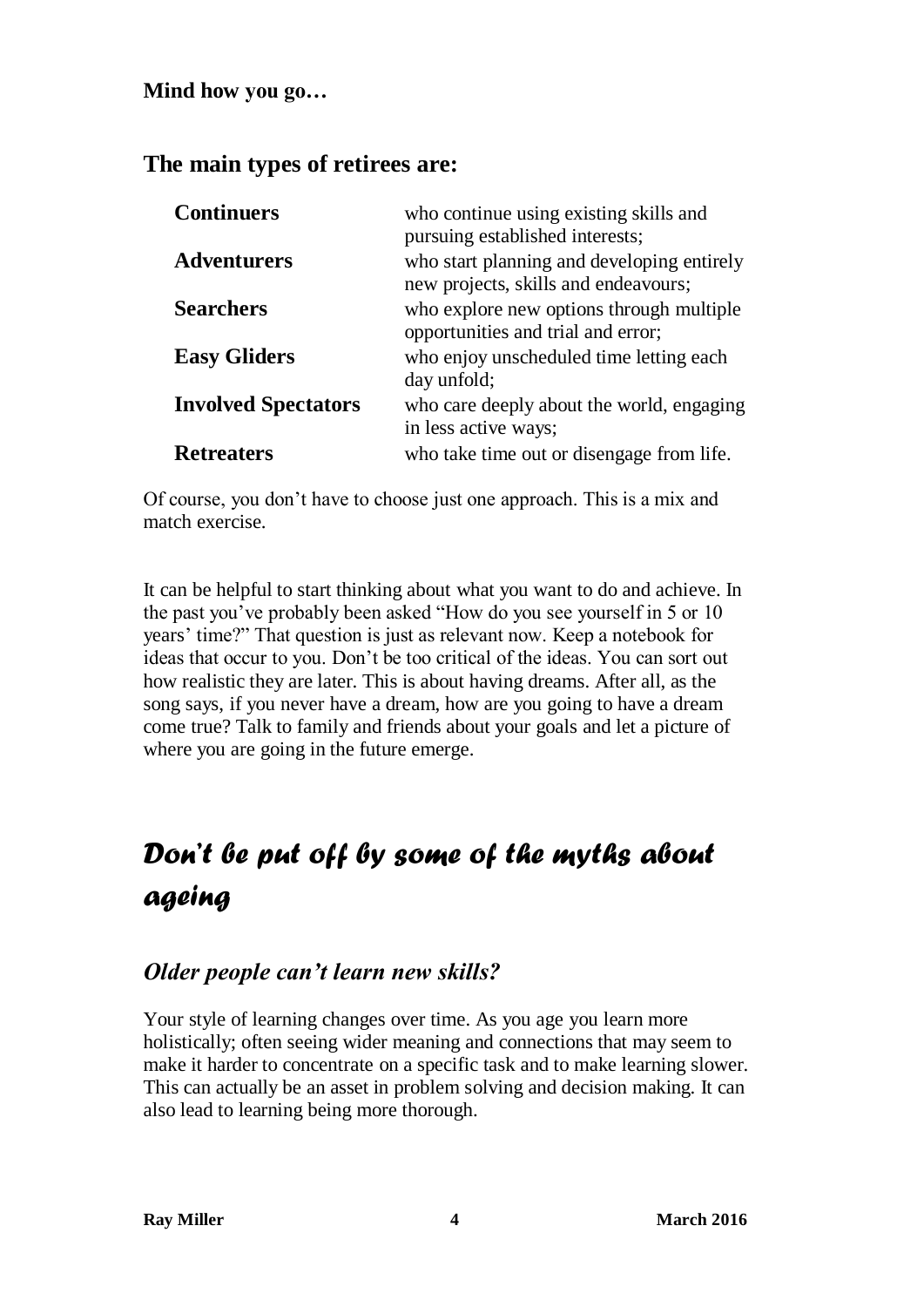## *Older people can't remember?*

Short term memory (remembering things in the last 30 minutes) does deteriorate slightly with age but often so slowly that it is hardly noticeable. On the other hand, long term memory is very stable. That means knowledge and skill gained over years remains useful and available. Including using skills you've learned to help you remember important information.

## *Older people lose their intelligence?*

Broadly speaking, intelligence remains fairly constant throughout life. Although older people can be slower on some speed test measurements, they also make fewer mistakes. Valuing accuracy over speed can be an important asset.

## *Older people have nothing to offer today's world?*

"Wisdom is the result of experience: unfortunately, much experience is the result of a lack of wisdom!" There is strong evidence that age brings an improved set of "Life Skills". Most of us get much better at being able to manage our daily affairs. Older people tend to do better than younger people on tests that deal with practical activities. Perhaps some of that wisdom can help improve the experience of others.

## *Look after your physical health*

This is a psychology leaflet but one thing research tells us is that a healthy mind needs a healthy body – and, indeed, the reverse is also true.

Your body is like any other machine. If not regularly maintained, it rusts and seizes up. That includes your brain.

## **You already know the main points:**

*being physically active eating a healthy diet not smoking drinking alcohol only in moderation*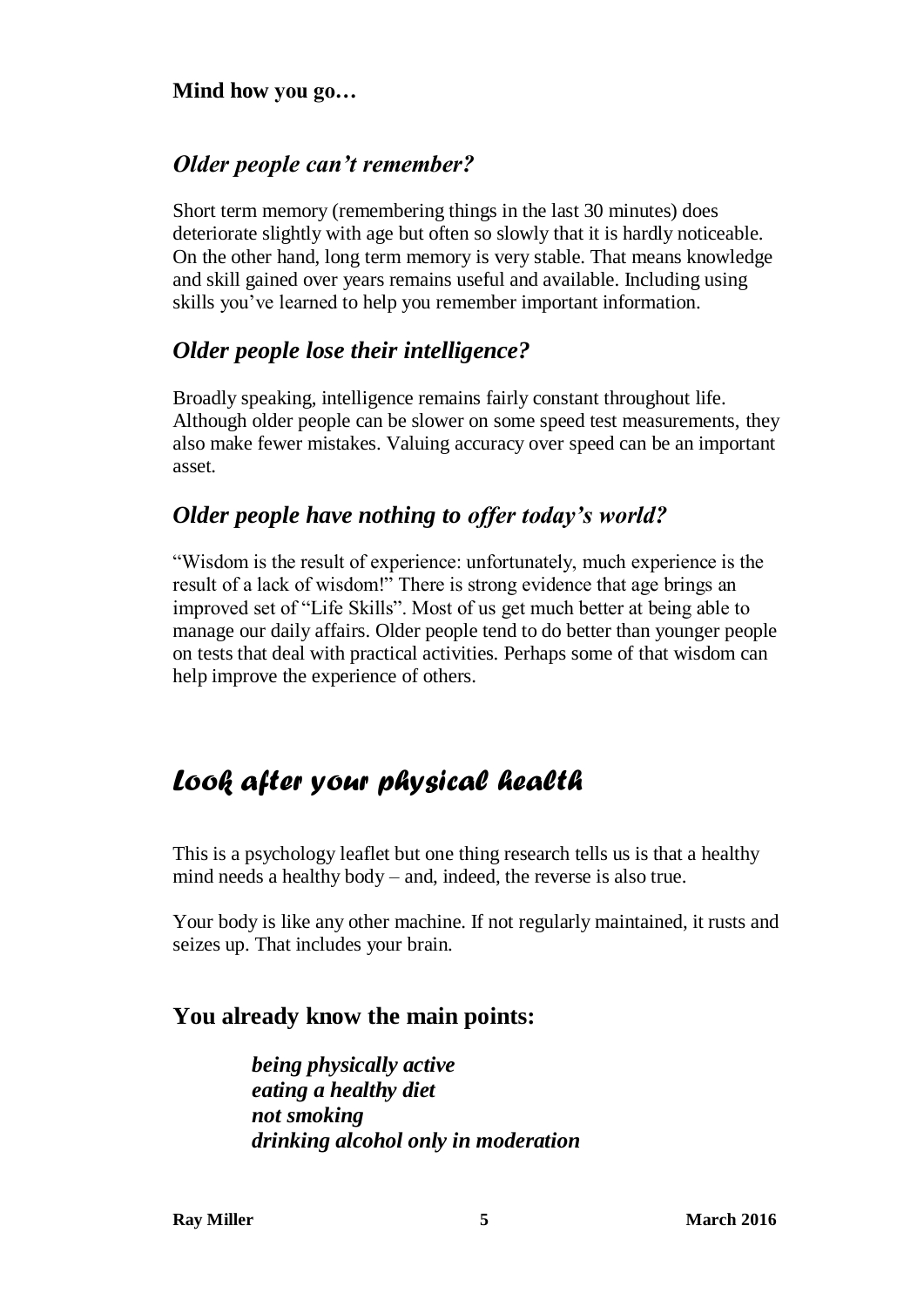### *practicing relaxation or stress-reduction techniques sleeping well*

It is very clear from the evidence that people who act on these points are more likely to experience feelings of self-control, positive self-esteem, good health and accomplishment.

**Physical activity** doesn't just mean boring exercise. Most older people, no less than younger adults, find that it is important to keep or develop active interests, to stay (or become more) physically active generally, and to develop a regular structure to their day. Exercise does help though, even increasing the amount you walk on a regular basis. Blood supply to the brain is improved, so your mind works better as well as your body.

**Eating well** is key to feeling healthy, maintaining physical wellbeing, protecting against illness and reducing the risk of thinning bones and fractures. Regular eating patterns are important to keep well and to maintain energy levels. Missing meals or eating unhealthily can result in tiredness and depression and a greater sensitivity to cold. Food is the fuel that powers your mental and physical engine. Putting in the wrong fuel is like putting diesel in your petrol driven car.

The consequences of **smoking, and alcohol or drug abuse** are well publicised. As well as the physical harm to your body, they are strongly linked to depression, anxiety and mental deterioration. Not what you want for your psychological wellbeing.

**Stress reduction** has an important role. Life is full of stress: some stresses worse than others. Even pleasant events can be stressful. As well as improving our ability to confront and deal with stress, it is important to know how to recover and relax. It is essential to create some 'me' time to unwind, listen to some music, use relaxation techniques or engage in a relaxing activity.

**Good sleep** makes an important contribution to mental and physical health.

The amount of sleep we need naturally declines after the age of fifty. The average length each night may fall to six hours or fewer. However, people vary a lot in how much they need. Six to eight hours is usually about right. The number of hours is less important than the quality of sleep. This is improved through daytime physical activity, avoiding hard to digest meals or stimulants (like coffee) late in the evening, having a regular 'winding down' routine before bedtime and avoiding 'napping' during the day. Hot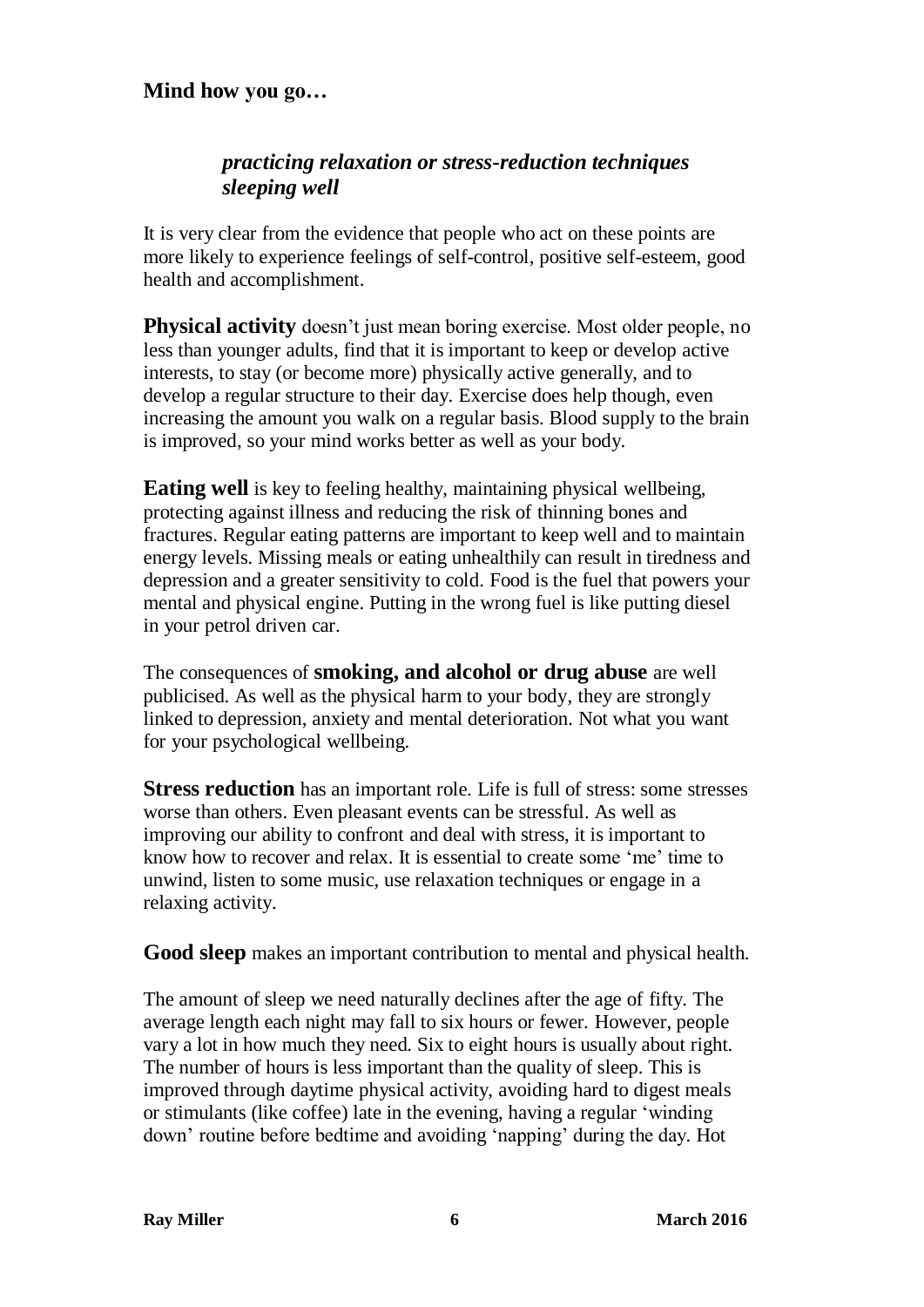'bedtime' drinks may help but alcohol, although it may initially promote sleep, tends to create night time disturbance with increased bladder activity.

If you find it hard to sleep, it can be better to get up and engage in a relaxing activity rather than lie worrying.

## *Look after your mental health*

Taking up **learning opportunities,** at any age, can enhance life and general health.

Research has found a clear connection between life-long education and good cognitive (mental) functioning. That's partly because the brain needs exercise just like the body. Also people who pursue education are more likely to find ways of working around cognitive problems. Even engaging in mentally challenging activities like reading, doing crosswords or playing musical instruments can improve your cognitive functioning.

**Mental stimulation**, like physical exercise, can come from everyday activities. Participating in family and/or community activities is a major source of personal satisfaction.

Dealing with new situations and challenges, using and refreshing old knowledge and skills and engaging socially with others all keep the mind active. Being involved also plays an important role in improving self-esteem and giving meaning to life. This is true for people of all ages, but is especially important for older adults.

There are many ways to **get socially involved**, including providing family assistance (eg, DIY, baby-sitting), participating in group activities, volunteering, and even taking another job. Social involvement also helps to fight depression, which is more common among those who withdraw from their friends, family, and community. Social isolation is a strong risk factor for health problems and early death. Good, close relationships promote wellbeing and a healthy sex life is good for you too.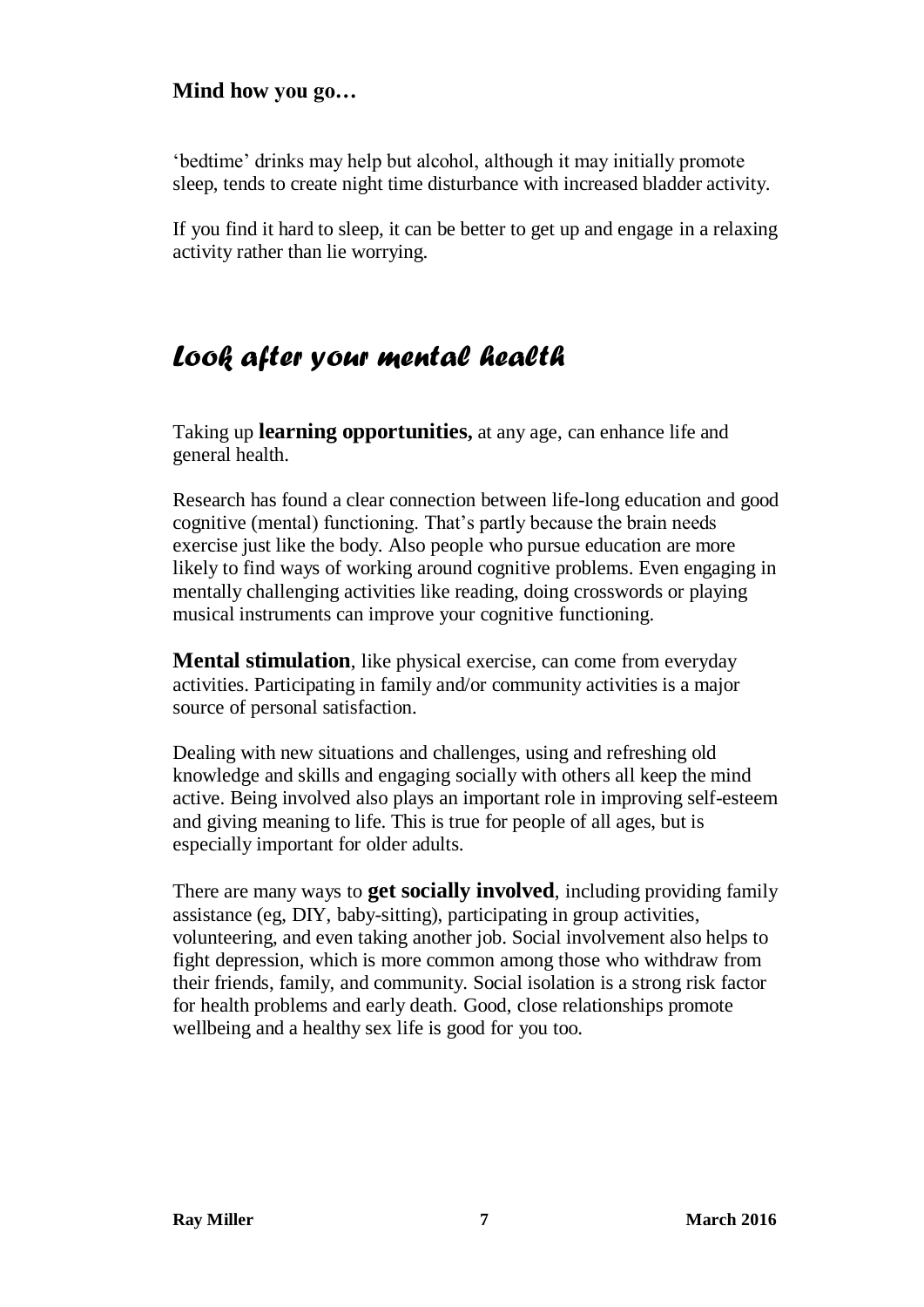For some people, **spirituality** is helpful in giving meaning and purpose to life. It can help make sense of who we are, of our past, present and future; whether this is within an organised religion, with a non-religious group, or as an individual. People of all ages have a spiritual dimension to their lives that can have a positive effect on mental health.

## *Beat the blues*

**Depression** is one of the most common mental health issues experienced in retirement.

Of course it can happen to anyone. One in five people will experience significant periods of depression throughout their lives. Partly, this is because depression is a normal and natural response to certain kinds of life events such as physical illness, poor living conditions, bereavement, poverty and isolation. It is often associated with loneliness in older people.

Most depression is 'reactive'. It is triggered by circumstances and, very often, it will get better over time as circumstances change or as coping skills improve. Sometimes, however, people get stuck in depression and may need some extra help to deal with it.

## **Signs of depression can include:**

- *a lasting feeling of being down or sad, more severe than normal sadness;*
- *losing your interest in life, not enjoying things in the way that you used to;*
- *wanting to avoid your usual social activities and avoid other people;*
- *finding even simple tasks a major effort and generally feeling tired and exhausted;*
- *losing your confidence and self-esteem; thinking that you are useless and people would be better off without you;*
- *not eating properly and losing or putting on weight;*
- *finding that your sleep is disturbed;*
- *finding it hard to concentrate, feeling restless and agitated and having memory problems;*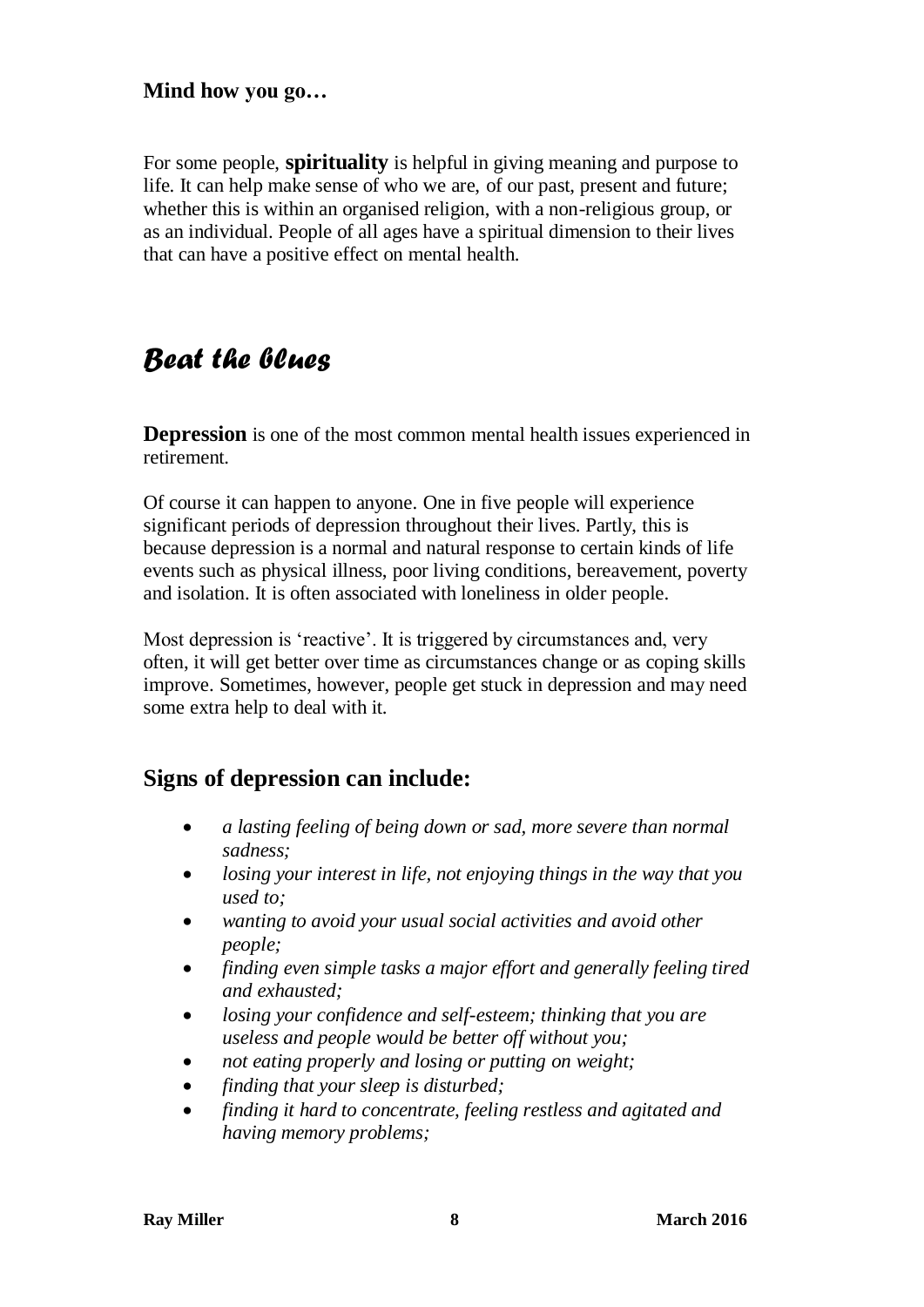- *unexplained aches, pains or weakness;*
- *crying a lot;*
- *dwelling on things that have happened in the past and feeling guilty;*
- *feelings of hopelessness;*
- *self-harming (for example, cutting yourself);*
- *thoughts of suicide.*

The earlier these signs are recognised, the easier treatment usually is. Unfortunately, as people get older, there is a tendency for these signs to be missed, misdiagnosed as physical health problems or dismissed as 'part of ageing'.

There is nothing about ageing that makes depression inevitable. It can be recognised, prevented and treated.

### **There are some things you can do to help yourself.**

**Keep active**. Yes, we've covered this already but depression can be the disease of doing nothing. You don't feel like being active so you do less: the less you do, the more depressed you feel. A vicious circle! The less you do the more isolated you become in your low mood and the more negative your thoughts. You lose the opportunities for pleasure and happiness.

**Talk to others.** Often constructively sharing negative feelings (avoiding the temptation to simply dwell on them) can help to highlight ways forward and avoid the feeling that you are on your own. Other people may well have suffered similar depression.

**Avoid the alcohol trap**. Some people believe that 'a wee drink' helps them feel better. But alcohol is a depressant and overdoing it just makes the symptoms worse.

**Challenge negative thoughts**. Depression tends to make people concentrate only on the bad things in life. They forget the good times and the positive events. They forget the coping skills and abilities that have helped them in the past.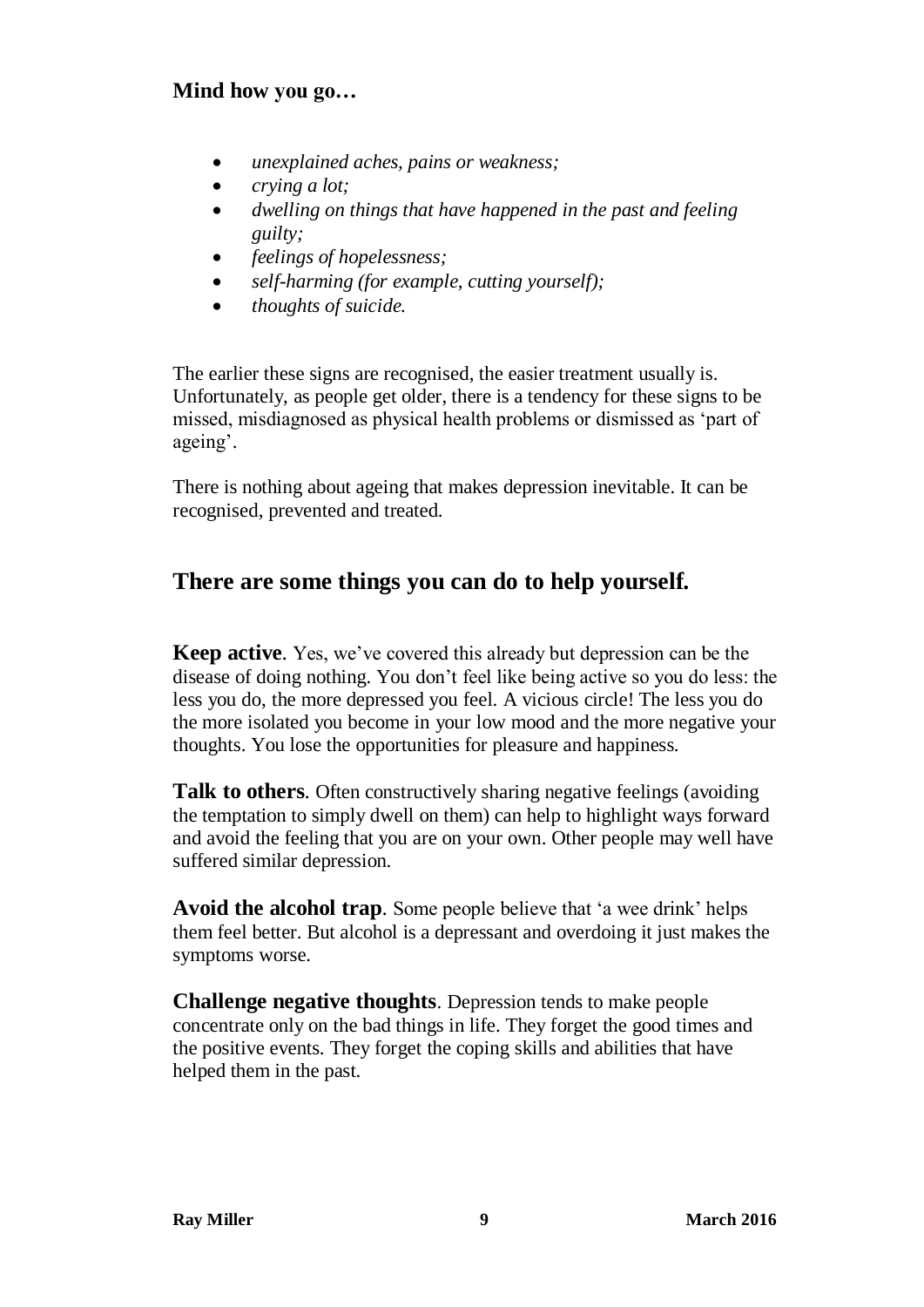## **Negative thoughts often include:**

| <b>Exaggeration</b>       | seeing things as much worse than they<br>really are          |  |
|---------------------------|--------------------------------------------------------------|--|
| Overgeneralisation        | one bad event means everything is hopeless<br>and helpless   |  |
| <b>Ignoring positives</b> | failing to see or accept evidence of success<br>or enjoyment |  |
| <b>Personalising</b>      | everything is my fault because I'm useless<br>and worthless  |  |
| <b>Eternalising</b>       | nothing will ever change for the better                      |  |

### *Depression tries to fool you into seeing only the worst. Don't let it!*

Most depression gets better by itself. You can speed the process by following the tips above.

## *Some depression can be more severe and enduring. You may need psychological help or medication. If in doubt, see your doctor.*

## *Dementia*

| <b>Bad news</b>  | some people will suffer dementia.                                                                                                        |                  |  |
|------------------|------------------------------------------------------------------------------------------------------------------------------------------|------------------|--|
| <b>Good news</b> | dementia is not inevitable. Research is discovering<br>more about how it can be prevented, detected early,<br>treated and even reversed. |                  |  |
| Even better news | there is already strong evidence that there are things<br>you CAN do to delay, minimise or even prevent<br>dementia.                     |                  |  |
|                  | Stay:                                                                                                                                    |                  |  |
|                  | C                                                                                                                                        | <b>Curious</b>   |  |
|                  | A                                                                                                                                        | <b>Active</b>    |  |
|                  | N                                                                                                                                        | <b>Networked</b> |  |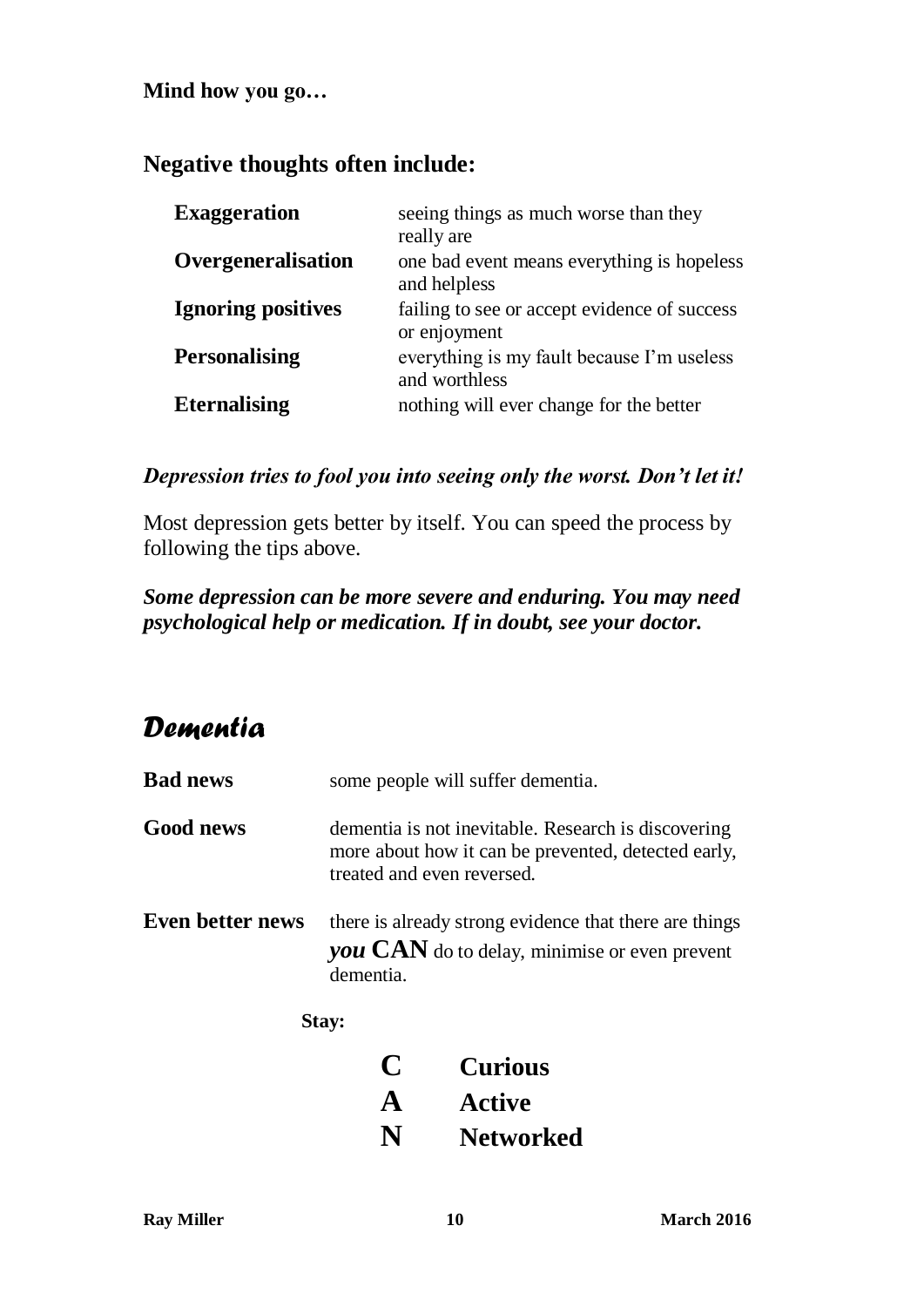# *Finally*

This leaflet has addressed only a few of the common issues around retirement that may affect your psychological health and wellbeing.

**Key messages have been:**

**Believe you have control Don't be put off by myths about ageing Look after your physical health Look after your mental health Beat the blues You CAN do it**

The information here is not comprehensive and you may wish to do your own research on some of these topics. Some starting points for resources are listed below.

An ounce of prevention is worth a pound of cure. Hopefully this leaflet has raised your awareness of how you can take control yourself in that process.

Retirement can be one of the happiest and most fulfilling periods of your life. A little understanding of some of the psychology may help you make the most of it.

**All the best,**

Caylille

**Prof. Ray Miller, BA, M Psychol, C Psychol, FBPsS**

**Email: RayMiller@RayMiller.net**